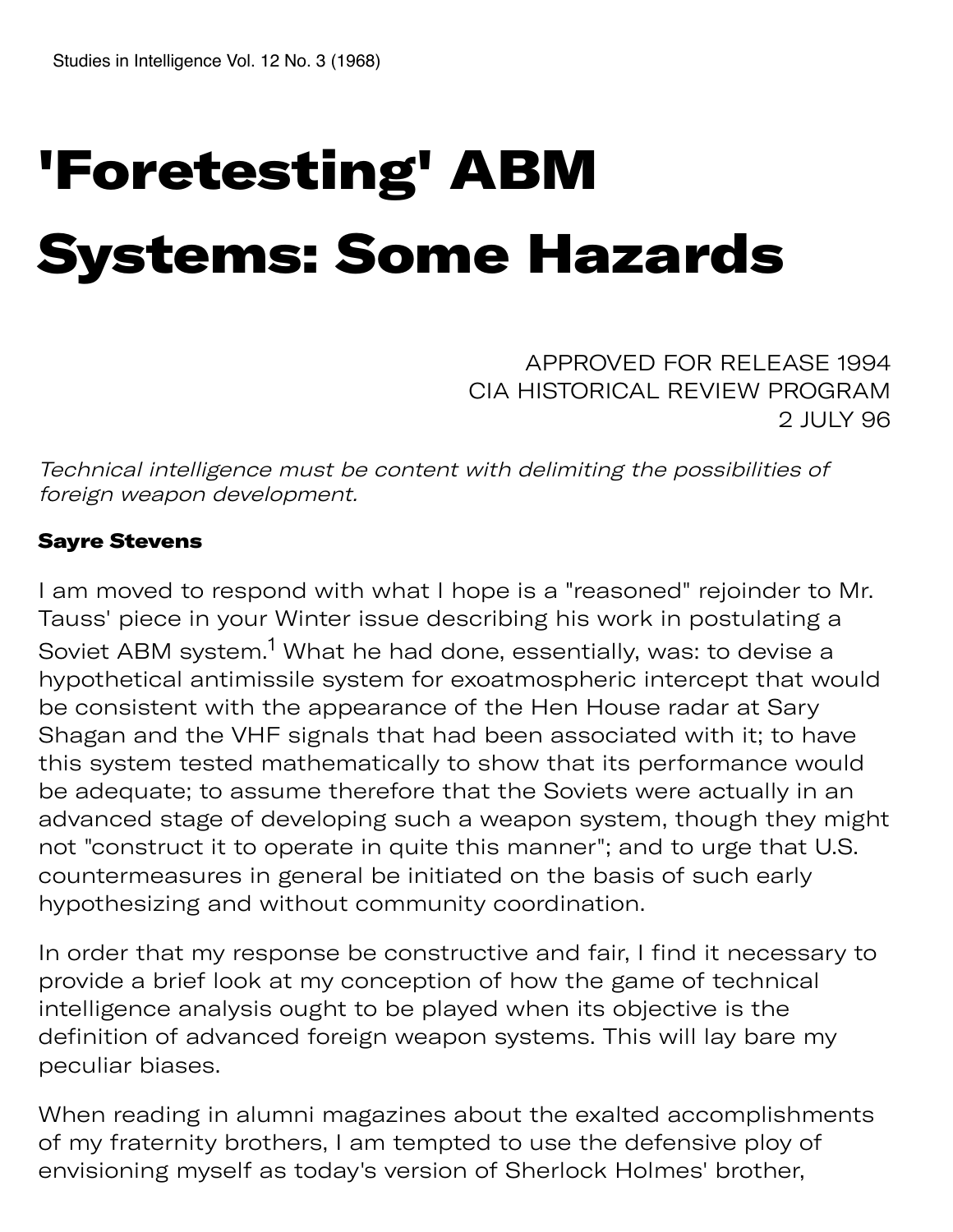Mycroft. Lacking both energy and ambition but having the tidiest brain with the greatest capacity for storing facts of any man living, Mycroft Holmes became the most indispensable man in England, a point of omniscience dealing out true answers concerning all government problems. He thus represents what an intelligence analyst could wish to be: wise beyond compare, a storehouse of vital information nowhere else available, and able to pluck out from it any truth upon demand.

However appealing such a role may be to contemplate, it will of course simply not wash. There are several reasons. One is that the real business of technical intelligence analysis as it relates to advanced weapon systems cannot be that of dealing out true answers on the basis of an omniscience gained through years of experience. This is an important point to make because Mr. Tauss tended to attribute value to the work he described on the basis of its having provided an in some degree true answer. This attitude is embarrassing to the technical analyst: however moot other aspects of the article may be, there can be little contention about the fact that its definition of the ABM system in question was wrong. One of the objectives of this essay is to show that this awesome consideration actually need not be disabling at all.

# **Aim: Delimitation**

No longer in this business can one make a bold enlightened grasp for the precise and only answer. In the analysis of foreign weapon systems, protected by all the mechanisms of security the modern state can erect, the problem has become one of cautiously (and above all, elegantly) defining the bounds of what is technically possible. By seizing on every bit of usable information made available, by utilizing techniques of systems analysis, Mycroft's replacement must with vigor and credibility bound an ever-narrowing range of possible capabilities for the weapon system under scrutiny.

In many regards this procedure is unsatisfactory; it is detested by some, scorned by others, and really understood by very few. I personally am excited by its challenge and feel that it is an absolutely necessary approach in coping with modern intelligence problems. Its objectives and accomplishments have limits, however, which it is critically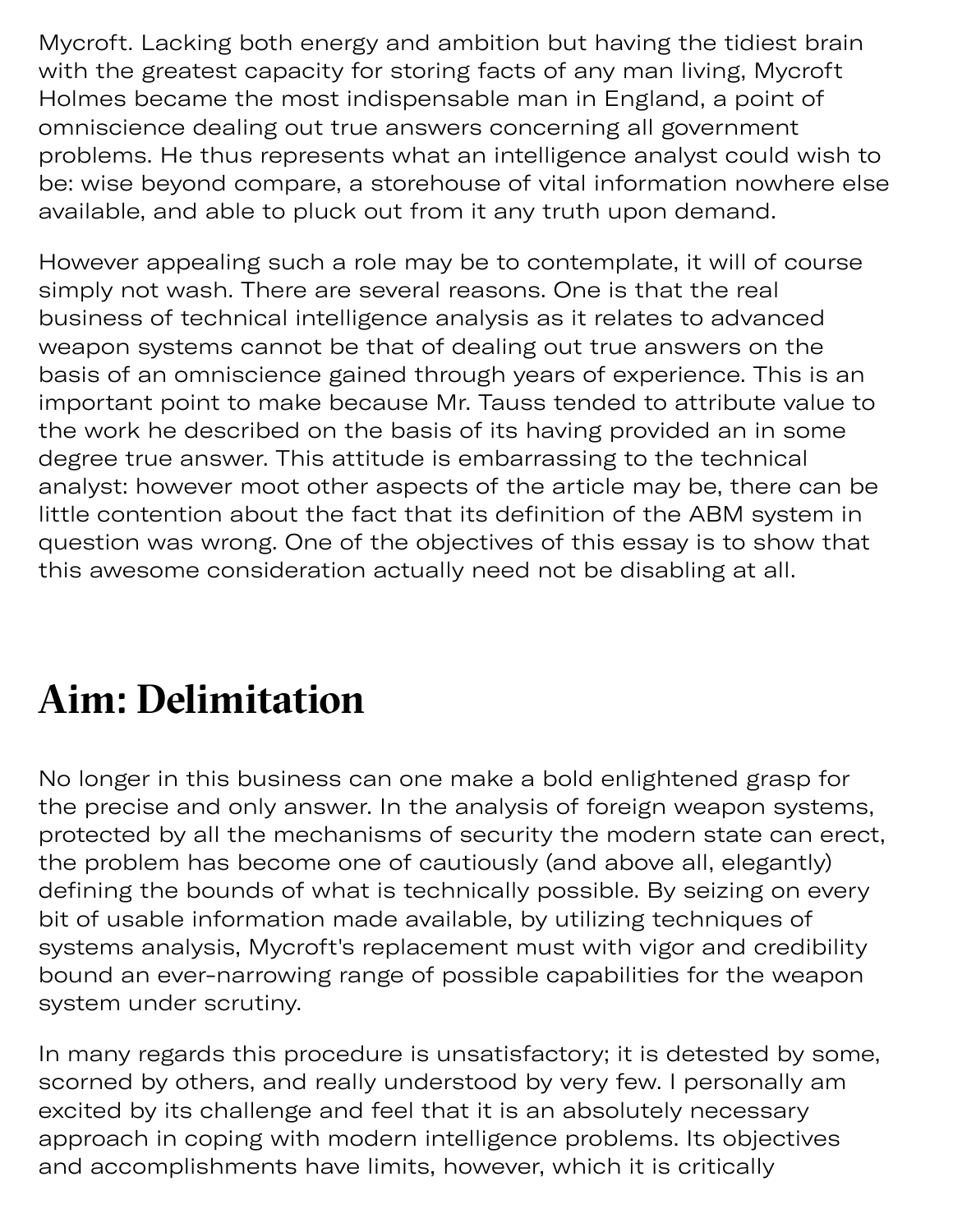important that we recognize and understand.

A number of factors have made it necessary to resort to this boundsdefining type of analysis. Principal among these causes is the extremely conservative policy—in the sense of "covering all bets"—followed in our own military planning. This planning—as to our targets of attack, projected forces, deployment of new weapons systems, and development of even more advanced ones—must, of course, be responsive to the enemy threat; and one of the purposes of intelligence is to define that threat. But in order to provide every assurance for the national security, it is natural to insulate the military planning decisions against errors in the definition of the threat. Protection is sought by giving credence, for planning purposes, to the maximum possible offensive or defensive capability a foreign weapon system could have. This cautious policy effectively diminishes the contribution to planning made by intelligence on foreign weapon systems. It has also led to some of the greatest imbroglios imaginable when two sets of enterprising system designers undertake to conjure up the maximum threat from a state of ignorance about what is actually happening.

A second operative factor is, indeed, this lack of information about advanced weapons being developed or newly deployed in those areas of greatest concern to us. No direct access to the real answers we seek exists. Most of the reliable information available is either technical in nature or significant only in terms of technical analysis. The simplest and most critical answers—e.g......, what specific targets a foreign weapon system is designed against, in what circumstances it will be used, what its measured effectiveness is—are consequently far removed from the information immediately available and can be reached only at the end of a long deductive chain which will almost certainly lack several links of significance for the answer. Most importantly, even if one has managed to finger the truth, there is no good way to know for sure that one has done so. And the truth has no unique value unless it is recognized as such by those who must act on it.

The piecemeal analytical trench-warfare we must substitute for a lightning thrust at such answers is also generated by the very nature of the information available: intercepted radar signals, snatches of telemetry, uncertain photography, or perhaps a representative electron tube acquired for analysis. Several fine articles have been published in the Studies on the ingenious uses of these types of information. I can rather imagine, however, that people engaged in more direct efforts to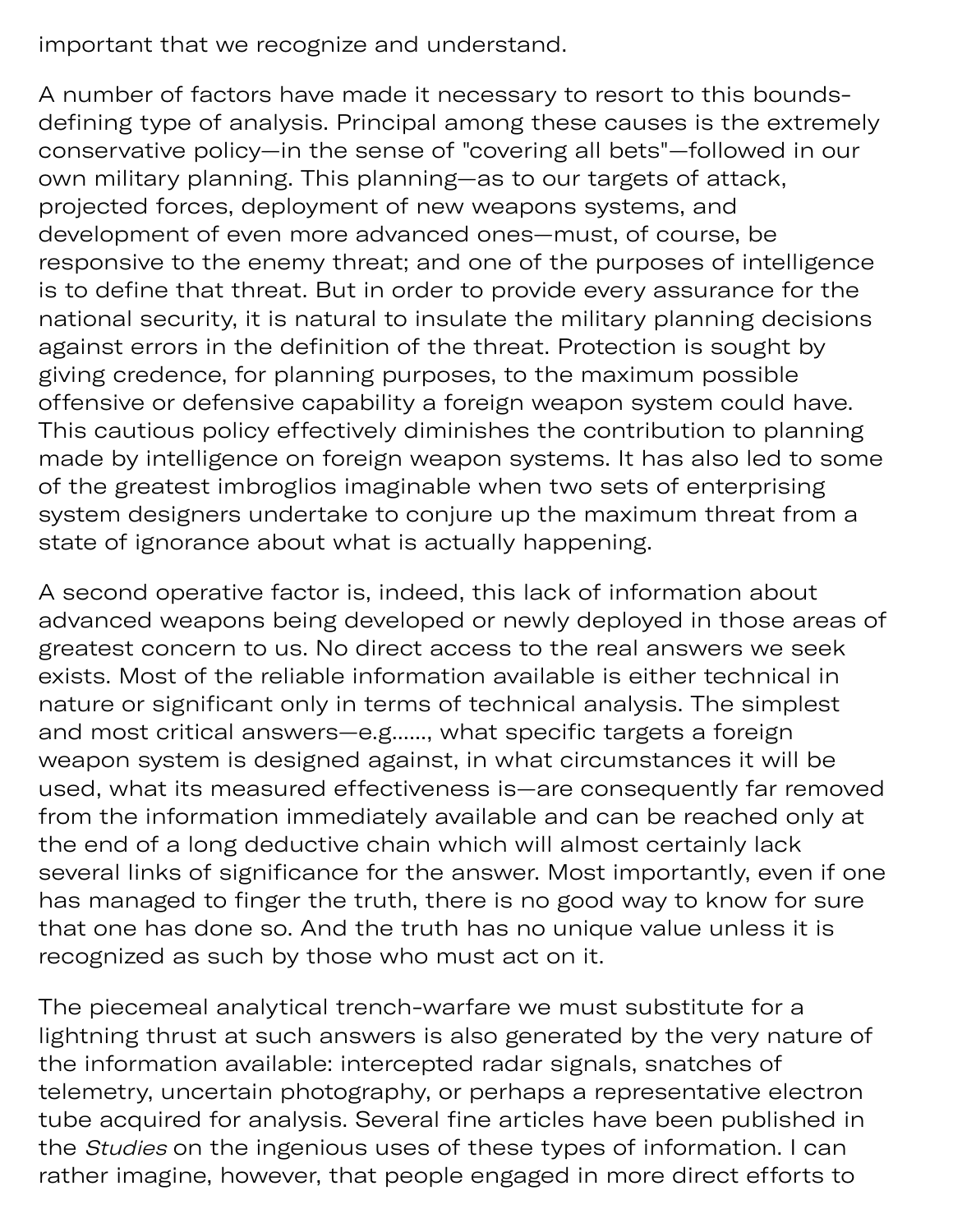get answers to the central questions might be scornful of such scratching around on the edges. From this point of view it is a miserable way to do the job—expensive, slow, esoteric, and analytically hazardous; it is, however, the only approach that appears to be possible in the absence of direct access to needed information.

In some cases the answers provided by technical analysis are, in fact, precisely the ones sought. Such' a situation arises when the questions are asked on behalf of the development of countermeasures aimed at degrading the performance of an enemy system by working on its very detailed technological susceptibilities. Countermeasures development constitutes a unique type of problem, however, and is not really a part of what is being discussed here. It has had an impact on the full range of technical intelligence analysis, sharpening both collection and analytical techniques and giving an inherent value to derived technological facts they might not otherwise have; but it must come somewhat later in the game than the initial grappling with the characteristics of a new enemy system, since it presupposes an understanding of the operational concepts the system embodies and a knowledge of all the elements it embraces.

### **Side Efects**

The use of technical intelligence analysis to set limits rather than give precise answers has had some important effects which should be noted:

As pointed out above, the demand for early description of a newly developed weapon system has been replaced by a willingness to accept and use a methodical, credible delimitation of the possible capabilities of the system.

Judgments as to the intended use of the system are apt to be made on the basis of these capabilities so delimited. When the range of possible capabilities extends over several missions, there is sure to be hell to pay: different people are more concerned about (and consequently will want to emphasize) different threats.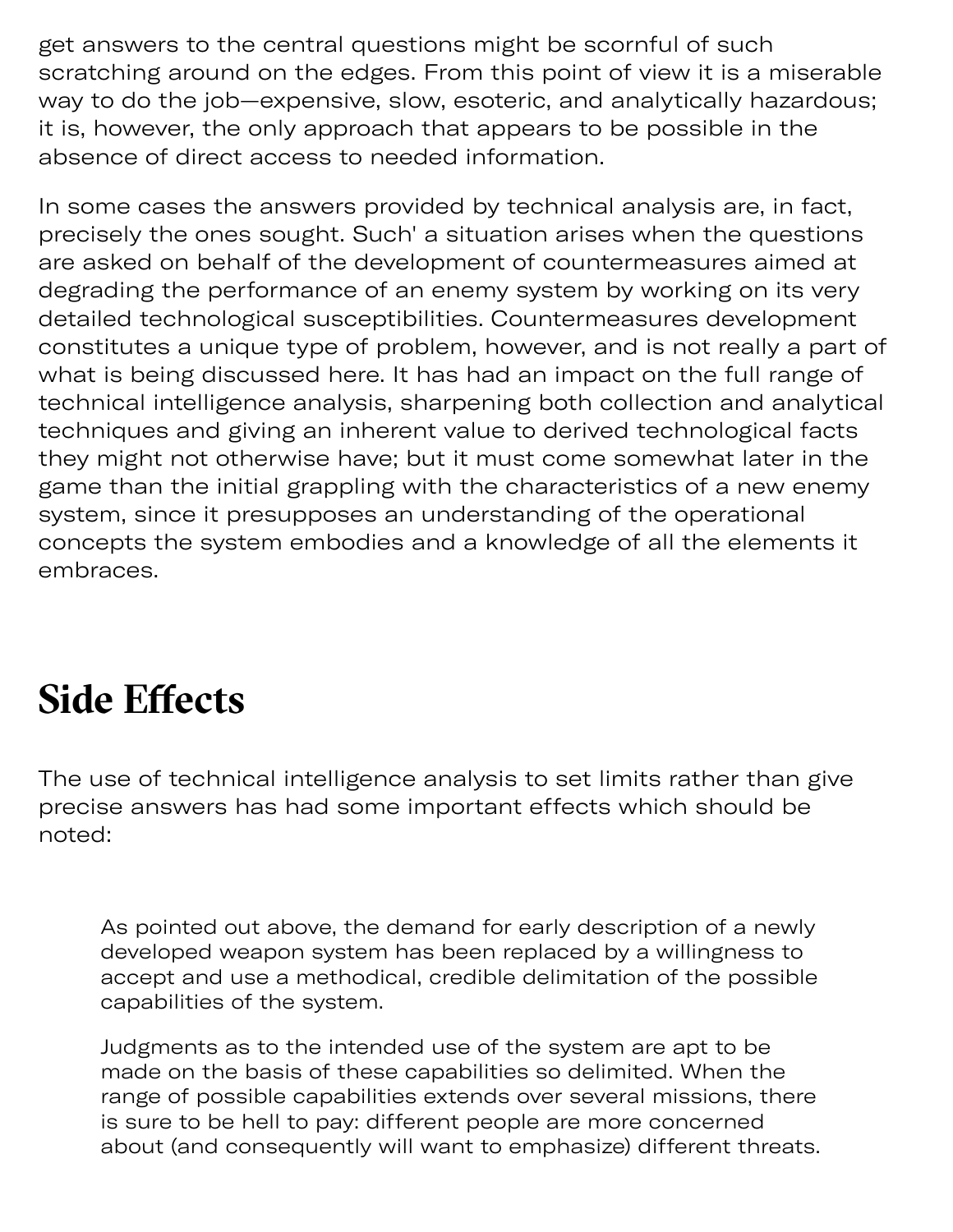Credibility is vital. This is particularly true when the results are contentious, as they generally seem to be. In order to delimit meaningfully the capabilities of a system, it is necessary virtually to prove by the laws of physics (or other appropriate discipline) that something must be or cannot be the case. It is an unfortunate fact that some of these laws, particularly those relating to weapon effects, are themselves contentious.

Analytical elegance and rigor are the natural response to the complexities of the problem and the need for a demonstrable consonance with respectable science and technology. Technical competence must be continually demonstrated; any slip will result in a degradation of credibility.

The importance of credibility has also led to extensive reliance upon appeals to authority. Panels of experts by the dozens have been formed from scientific and technological cognoscenti to serve either as courts of appeal hearing the technical evidence presented by analytical disputants or as "weekend warrior" pinch hitters who might catch the clue or provide the technique missed by the bureaucracy. (Bureaucratic responses to the threat inherent in these practices include the extensive use of external contracts with firms at the forefront of U.S. weapons development.) These panels often prove to be something of a trial to the working analyst, as they inevitably consist of people noted for their ability to "brainstorm" and overcome apparent obstacles. The primary concern of the technical intelligence analyst, on the other hand, is the search for valid technological constraints to use in creating an analytical framework in which to operate. Such frameworks are apt to be destroyed with gay abandon in a two-day panel session by making design choices calculated to skirt the constraints, while the trade-off penalties for doing so are left unconsidered.

Elegance and the need for credibility, -together with repeated and often hostile technical review, all lead to complex conclusions very carefully qualified in technical jargon which tends to rob them of clean, crisp "punch."

Conflict develops between the technical and current intelligence communities as these conclusions are occasionally hammered into the Peter Rabbit style of current intelligence reporting.

Since these conclusions relate almost always to capabilities as technically derived and unmoderated by considerations of intent, economic feasibility, or political consistency, they create nasty problems in the preparation of estimates. These problems have been well discussed in an article by Wayne Jackson in the  $\mathcal{S}$ tudies. $^2$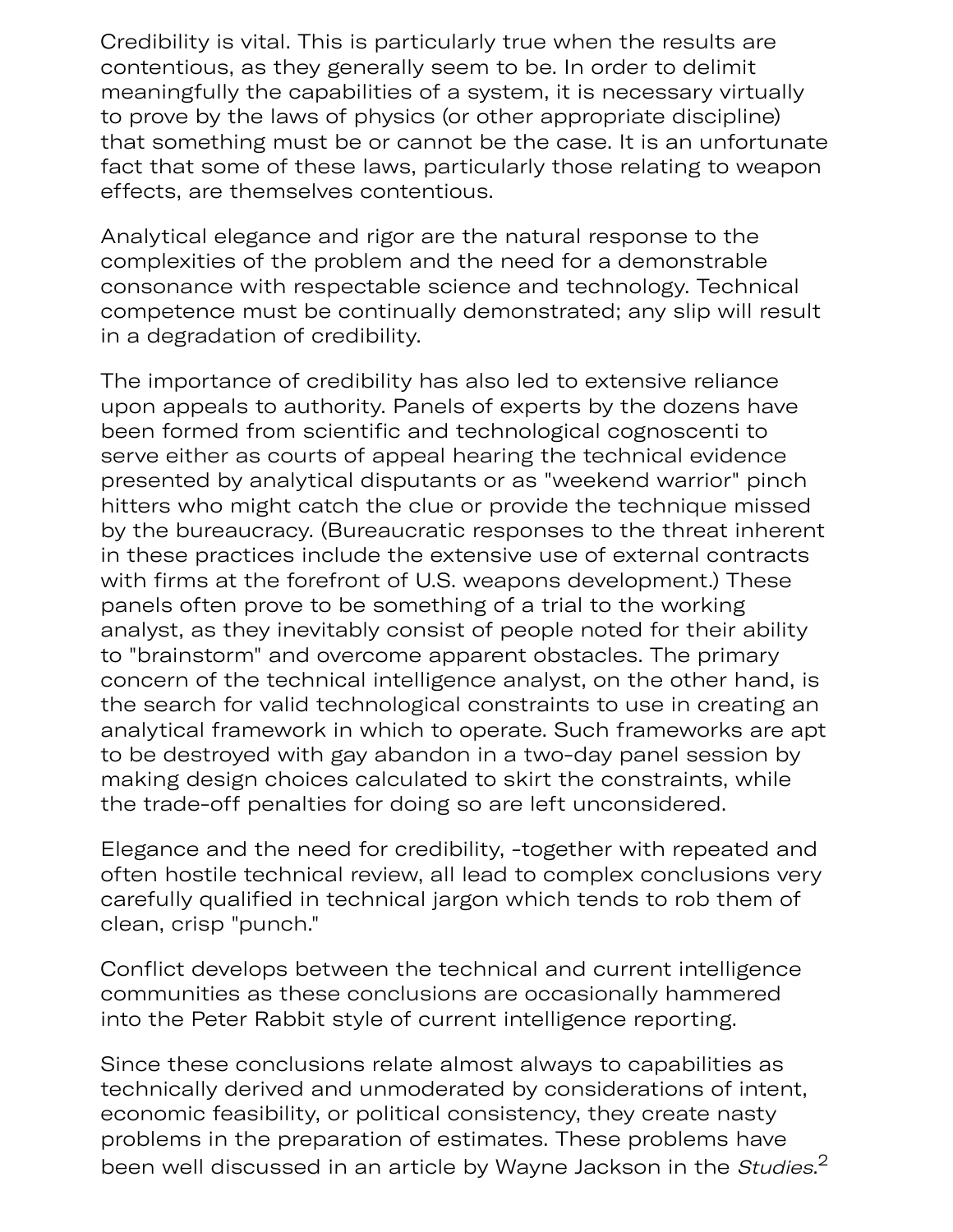The disjunction between technical intelligence and the classical collection field grows ever wider as the analyst finds it increasingly difficult to make use of reports whose credibility he cannot fully establish and which generally lack the precision necessary for use in conjunction with technical information. No finer brouhaha has ever arisen, for example, than that surrounding attempts to establish the purpose behind the Soviets' deployment of the Tallinn defensive missile system. Appeals have been made to panel after panel and expert after expert. Not even the New York Times has been overlooked. As the DCI has said, blood has been shed on this question. $^3$  A number of intelligence reports have ostensibly answered it. Very likely there is at least one good answer among those in hand. But which one? Unfortunately, they differ among themselves and none so clearly reflects a credible source that it can be defended against those who would prefer to reach a different conclusion and feel that other evidence supports it. Thus we come full circle and return to our eschewing of what might be the truth in favor of chipping away at the technical characteristics of new weapon systems and deriving their capabilities on the basis of peripheral but unchallenged evidence.

Finally, it must be noted that this analytical approach is on the one hand conservative in the extreme but on the other disturbingly reliant upon rational behavior on the part of the foreign designer. Read "rational" as "rational to us." Thus we tend to overrate the capabilities of a foreign system but are occasionally surprised by what we insist are irrational achievements. A serious technical mistake by some other country creates an analytical disaster area as its supposedly sinister import cannot be discovered. A technical approach wholly unappreciated in the United States raises the spectre of an unanticipated future threat. On the whole, however, reliance upon reason seems justified and probably has statistical advantages over resort to intuition, randomly selected reports, or the omniscience of Mycroft Holmes.

These are of course just my vies. They are important, nevertheless, to my reaction to Mr. Tauss' article, and I think it important now to say something about that article, in part because it affects the credibility of technical intelligence analysis performed by CIA.

# **Critique**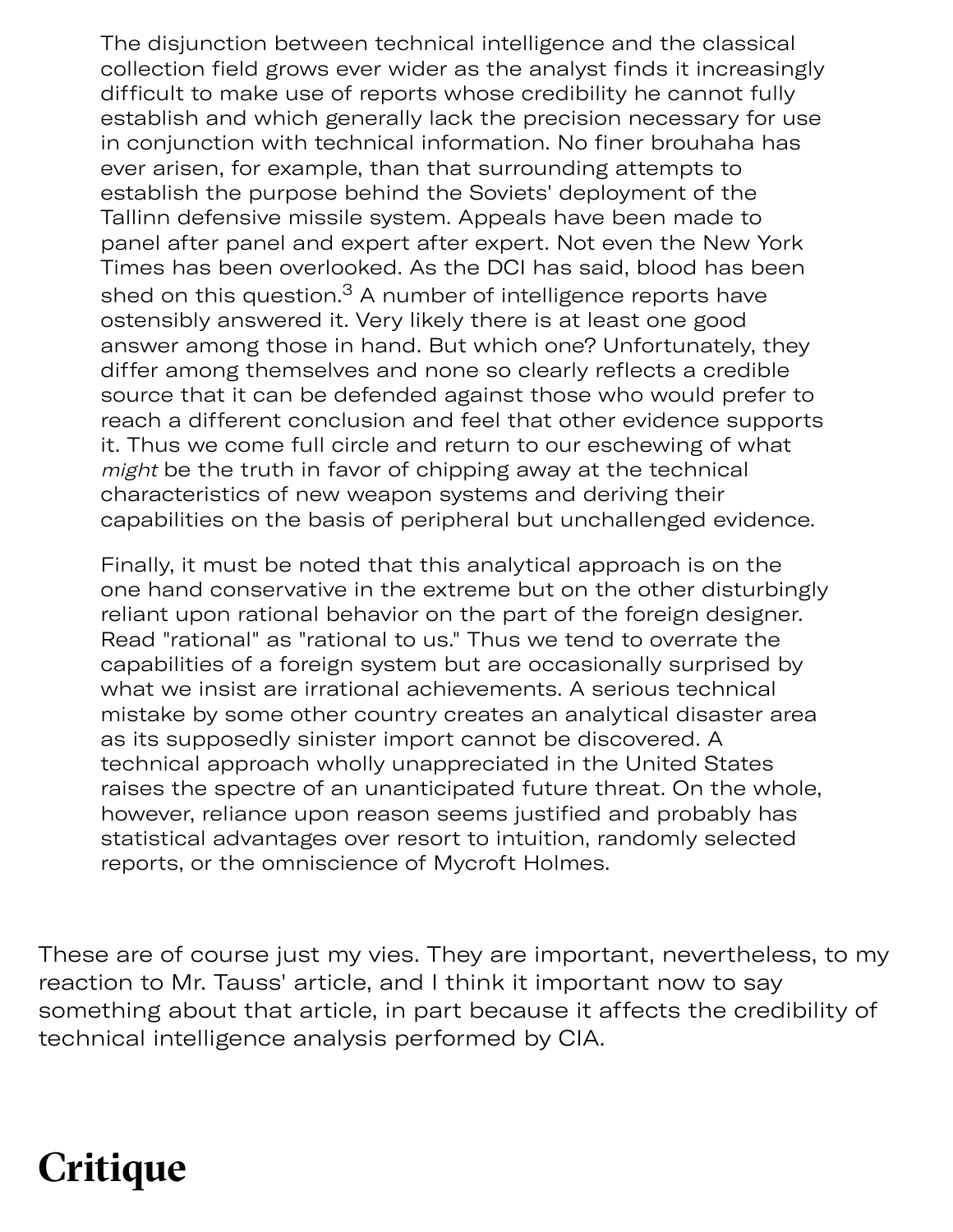I have found four major objections to "Foretesting a Soviet ABM System":

It claims accomplishments far beyond those actually achieved.

It fails to recognize the proper function of technical intelligence analysis undertaken on the basis of "a slim amount of data" and ascribes value to the hypothetical system "foretested" on the grounds that it represents a system actually under development. It does not in fact represent one, nor was any reason established for believing it might.

It suggests that countermeasures development can be undertaken apace with the early postulation of the gross parameters of a system.

Its publication is damaging because it is not quite technically respectable in the winter of 1968 and consequently detracts from the credibility of CIA technical intelligence analysts.

It is Mr. Tauss' thesis that a small amount of information enabled us to determine the characteristics and capabilities of a new Soviet ABM system prior to its actual emergence on the scene. The article describes his attempt to do this, first to model and then to investigate the characteristics of a likely Soviet system, though not before several major elements of the system were under test in the USSR. Such attempts are certainly a legitimate concern of technical intelligence analysts. When the amount of information is very small, however, a substantial amount of postulation is required, and the likelihood of being wrong is great.

The system characterization achieved by Mr. Tauss was for the most part wrong, and while it may have been useful at the time, it cannot now be pointed to as an inherently meaningful description of Soviet ABM defenses as he contends. Mr. Tauss does not demonstrate in his article how investigation of the hypothesis showed that it was in any important respect valid. On page 24 of the article is his qualification suggesting that the validity of the postulated model was under any circumstances a matter of little consequence to the analysis performed: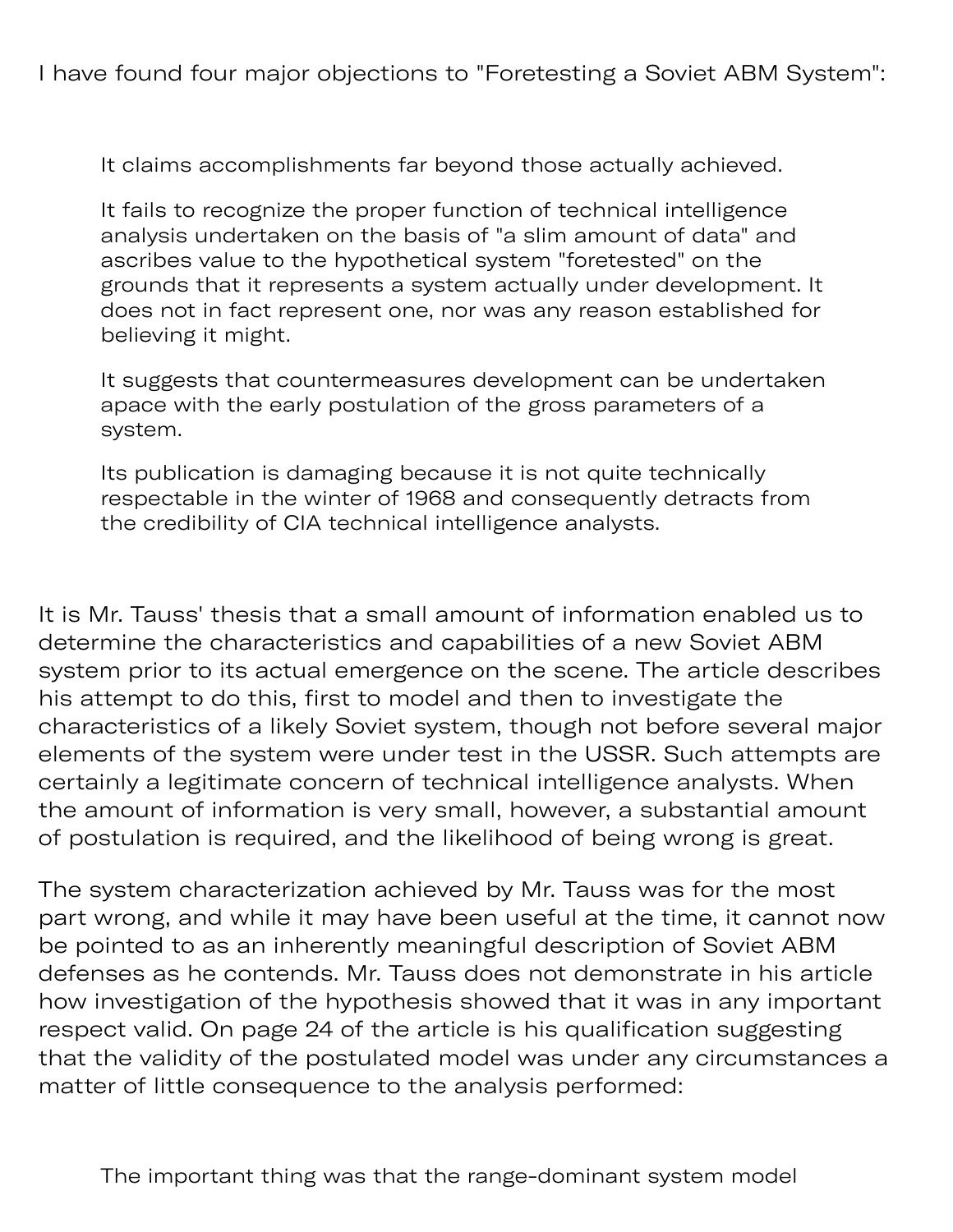could be simulated and legitimately exercised to investigate its potentials and general vulnerabilities even if the Soviets would not in the final analysis construct it to operate in quite this manner.

If this means that the important thing accomplished was to show that one could not deny an ABM capability to a range-dominant VHF radar, I am sympathetic. If, as the article elsewhere suggests, however, it is contended that simulation and exercise of the model led to the determination of "the general characteristics and net capabilities" of Soviet ABM defenses, I am disturbed. Under these circumstances, a few twinges of concern should be felt when one discovers his model is not quite right. One should at least ponder the question as to whether any other equally wrong theory might not produce equally convincing results.

As we have seen, a postulation may have value even though wrong if its investigation can establish some sort of bound on possible weapons system performance in the absence of any more direct evidence. This process of bounding or setting limits on capabilities gives no inherent validity to the postulation itself, however. Certainly more than a single postulation was possible on the basis of information available to Mr. Tauss and Data Dynamics, Inc., when the reported study was accomplished. Indeed, the location of the R&D Hen House at Sary Shagan makes its inclusion in an endoatmospheric system quite an attractive possibility. Later information, to be sure, proved that this was not the case. Because of the number of possibilities which existed, however, and the lack of sufficient information to rule out all but one at the time this work was done, the contention that it reflected ABM defenses as they really would develop was simply not a credible claim. This would remain true even if time had showed the model to be entirely correct. It was not accepted at the time as a credible description of Soviet ABM defenses and consequently lacked the impact claimed for it.

The article contends that the understanding of Soviet developments achieved as a result of this analysis led to major changes in U.S. countermeasures developments. I am unaware of any direct causal association of this sort, though changes did occur in this time period. It is essential to note that these changes were the result of establishing the frequency at which the Hen House radar operated rather than how it operated. This frequency was actually measured by mid-east intercept sites during the 28 October 1962 nuclear test and analytically associated with ABM surveillance radars by engineers working for Space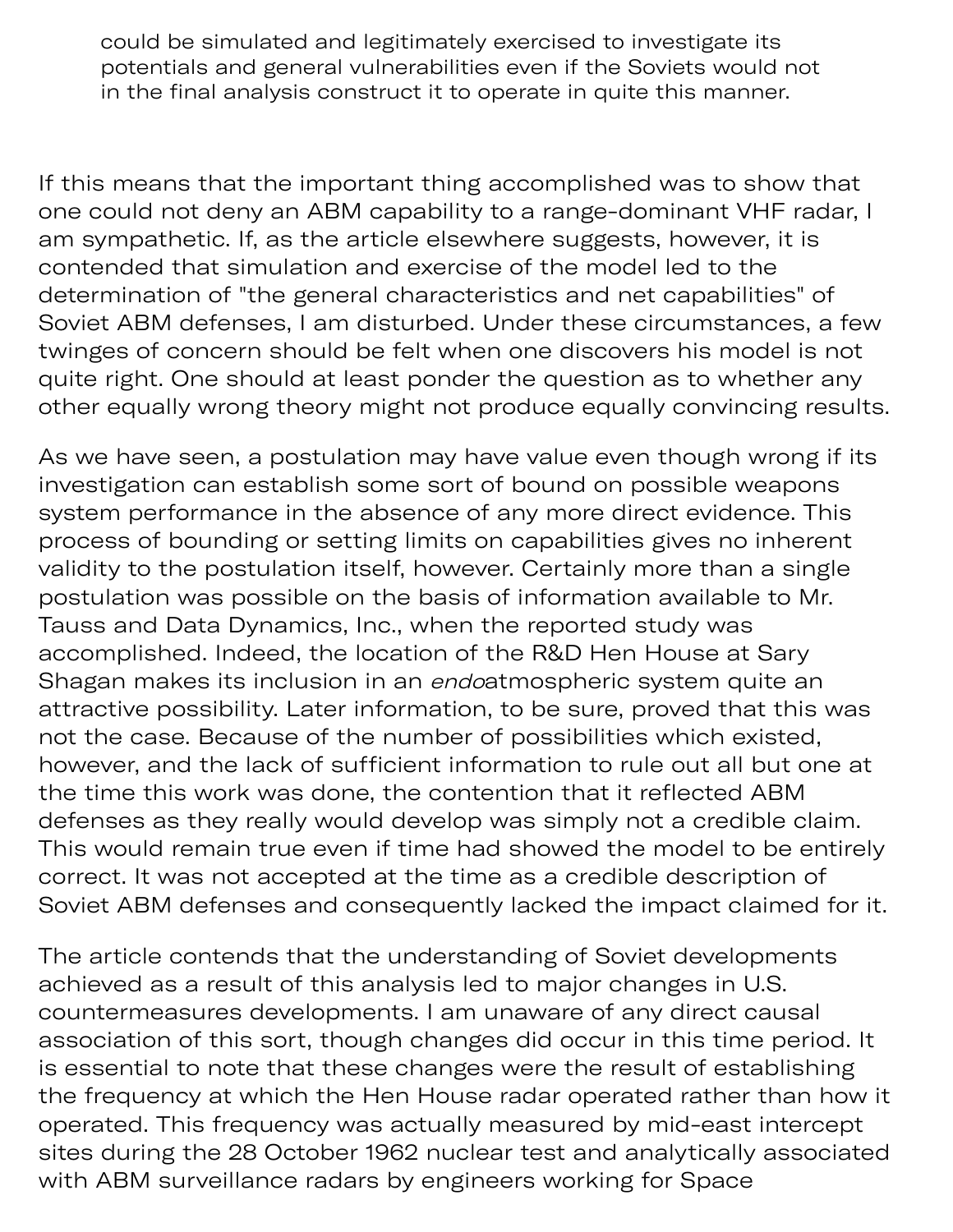Technology Laboratories under contract to CIA. These considerations tend to undermine the fundamental message carried by the article and its significance as a "study in intelligence."

The concluding section of the article contends that countermeasures developments should begin early and be supported by intelligence judgments unfettered by detailed knowledge or the agonies of community coordination. This conclusion is not unlike the little girl with the little curl in the middle of her forehead. The effects of vigorously responding to a number of postulations currently caroming about within the ABM intelligence community would be very, very horrid. An insistence upon some evidence and the nasty mechanism of community coordination have, in fact, had value in preventing such responses.

More than this, however, the countermeasures problem is an extraordinarily difficult one. It is necessary that more than an early guess as to how a system might operate be at hand before really meaningful work on countermeasures can occur. The early recognition of new sorts of problems might be achieved, but major countermeasures commitments are unlikely to result from such preliminary analysis. One might point to Mr. Tauss' work and its conclusion that the Hen House radar could be used in an exoatmospheric system (which so unhappily is replaced with the conclusion that the Soviets will employ exoatmospheric intercept) as a basis for work now under way on chaff development or the hardening of warheads against nuclear effects. It is also true, however, that we are working hard at making chaff and decoys which will survive reentry down to very low altitudes, even though we still have no evidence of Soviet development of endoatmospheric ABM defenses.

The article contains a number of errors in fact or interpretation which are embarrassing, particularly since some apparently lead to the conclusions reached. These are of no great consequence, however, except that they tend to erode that all-important attribute, credibility.

### **De Mortuis**

Ed Tauss and I discussed all this several days before his unfortunate death, but our conversation quickly wandered off onto even more